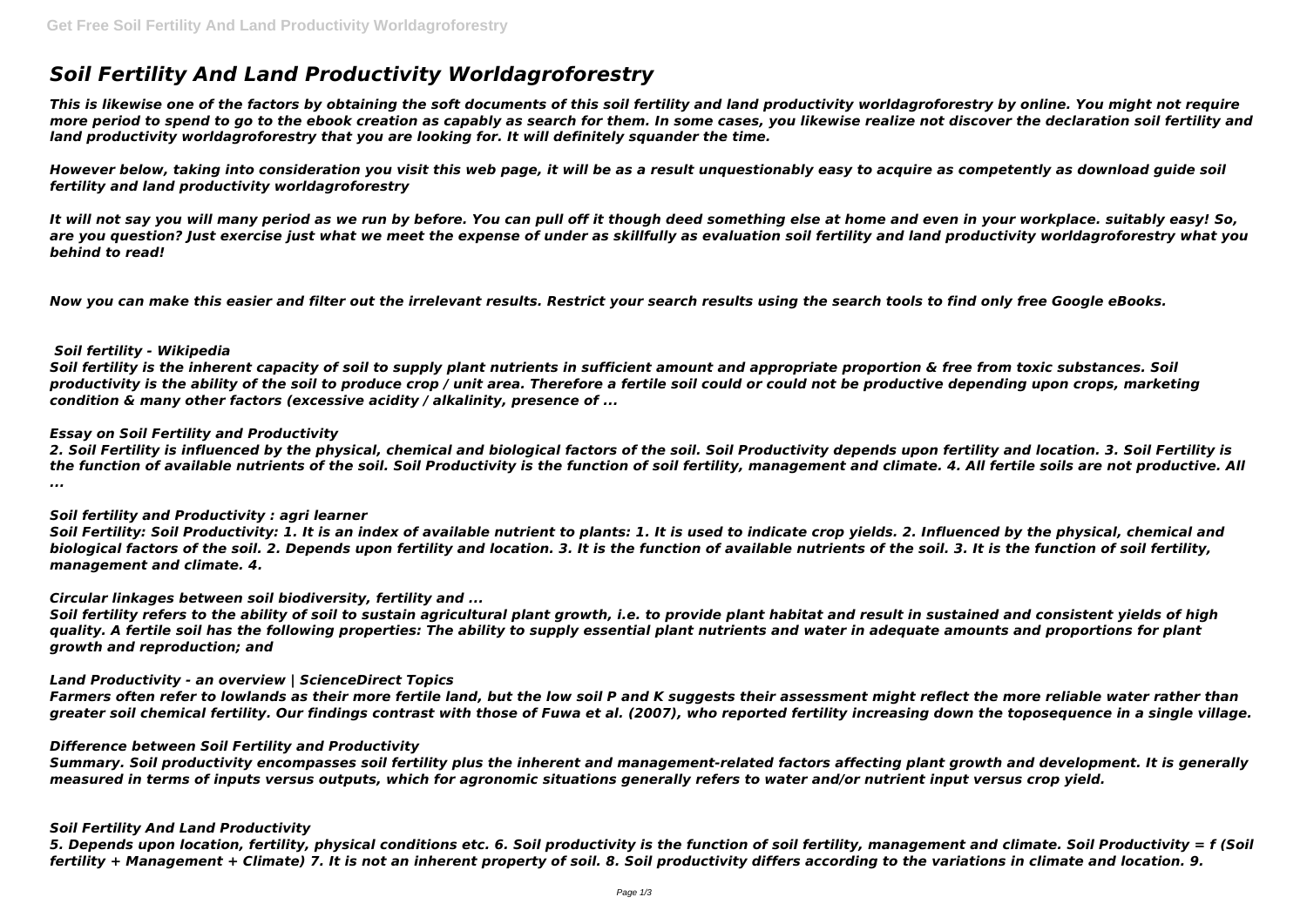# *Difference: Soil Fertility and Productivity | Soil Science*

*Soil fertility and land productivity A guide for extension workers in the eastern Africa region. The eastern Africa region faces serious and worsening problems of food security, decreasing per capita food production and massive poverty. Agriculture in this region is dominated by smallholder farmers.*

# *Take care of your soil to increase land productivity | The ...*

*Soil Fertility And Productivity. Soil fertility: is the capacity/ability of the soil to supply the plant nutrients required by the crop plants in available and balanced forms. Or . It is the capacity of soil to produce crops of economic value to man and maintain the health of the soil for future use.*

# *SOIL - Soil fertility along toposequences of the East ...*

*5. Depends upon location, fertility, physical conditions etc. 6. Soil productivity is the function of soil fertility, management and climate. Soil Productivity = f (Soil fertility + Management + Climate) 7. It is not an inherent property of soil. 8. Soil productivity differs according to the variations in climate and location. 9.*

# *Chapter 4 Soil fertility and crop production*

*On the other hand, land productivity is dependent on several factors such as soil fertility, good management practices, water availability and suitable climate. Fertile soils, contain an adequate supply of nutrients, sufficient content of organic matter, a proper balance of soil pH, water draining and retention capacity, active soil life and a good soil structure.*

# *Soil fertility and its significance to crop productivity ...*

*Soil productivity is the ability of the soil to produce crop per unit area. Thus a fertile soil may or may not be productive depending upon crops, marketing condition and several other factors (i.e. excessive acidity or alkalinity, the presence of toxic substances, poor physical properties or an excess or deficiency of water.*

## *Soil Productivity - an overview | ScienceDirect Topics*

*Soil fertility quality index is a useful indicator that helps to improve sustainable land use management and achieve economical yield in agriculture production. The objectives of this study were to evaluate the changes of soil fertility quality between the 1980s and 2000s in different cropping systems and its significance to crop productivity and sustainability.*

## *Soil Fertility And Productivity - Agriculture*

*FAO (2001). Soil fertility management in support of food security in sub-Saharan Africa. ISBN 978-925104-5633; Gachene, C.K.K. and Kimaru, G. (2003). Soil Fertility and Land Productivity - A guide for extension workers in the eastern Africa region. Technical Handbook No.30.*

## *Soil Fertility: Definition, Types and Factors | Soil Science*

*1.1 Social Regulation of Fertility in Preindustrial Agrarian Societies. Many societies facing static land resources and productivity, and recurrent high mortality found institutional means of keeping population growth low, with fertility well below its maximum level and able to respond promptly to mortality crises.*

## *Importance of Soil Fertility and Ways to Improve It*

*Soil fertility and crop production Soil fertility is a complex quality of soils that is closest to plant nutrient management. It is the component of overall soil productivity that deals with its available nutrient status, and its ability to provide nutrients out of its own reserves and through external applications for crop production.*

## *Difference Between Soil Fertility and Productivity ...*

*Soil biodiversity, fertility and plant productivity are strongly positively related in surface soils. Conversely, in the deeper soil layer, the relationships between soil biodiversity, fertility and plant productivity weaken considerably, probably as a result of a reduction in biodiversity and fertility with depth.*

## *Soil fertility and land productivity | FAO*

*Soil fertility: Soil fertility may be defined as the ability of soil to provide all essential plant nutrients in available forms and in a suitable balance whereas soil productivity is the resultant of several factors such as soil fertility, good soil management practices availability of water supply and suitable climate. Some soils are productive and they support luxuriant growth of plants ...*